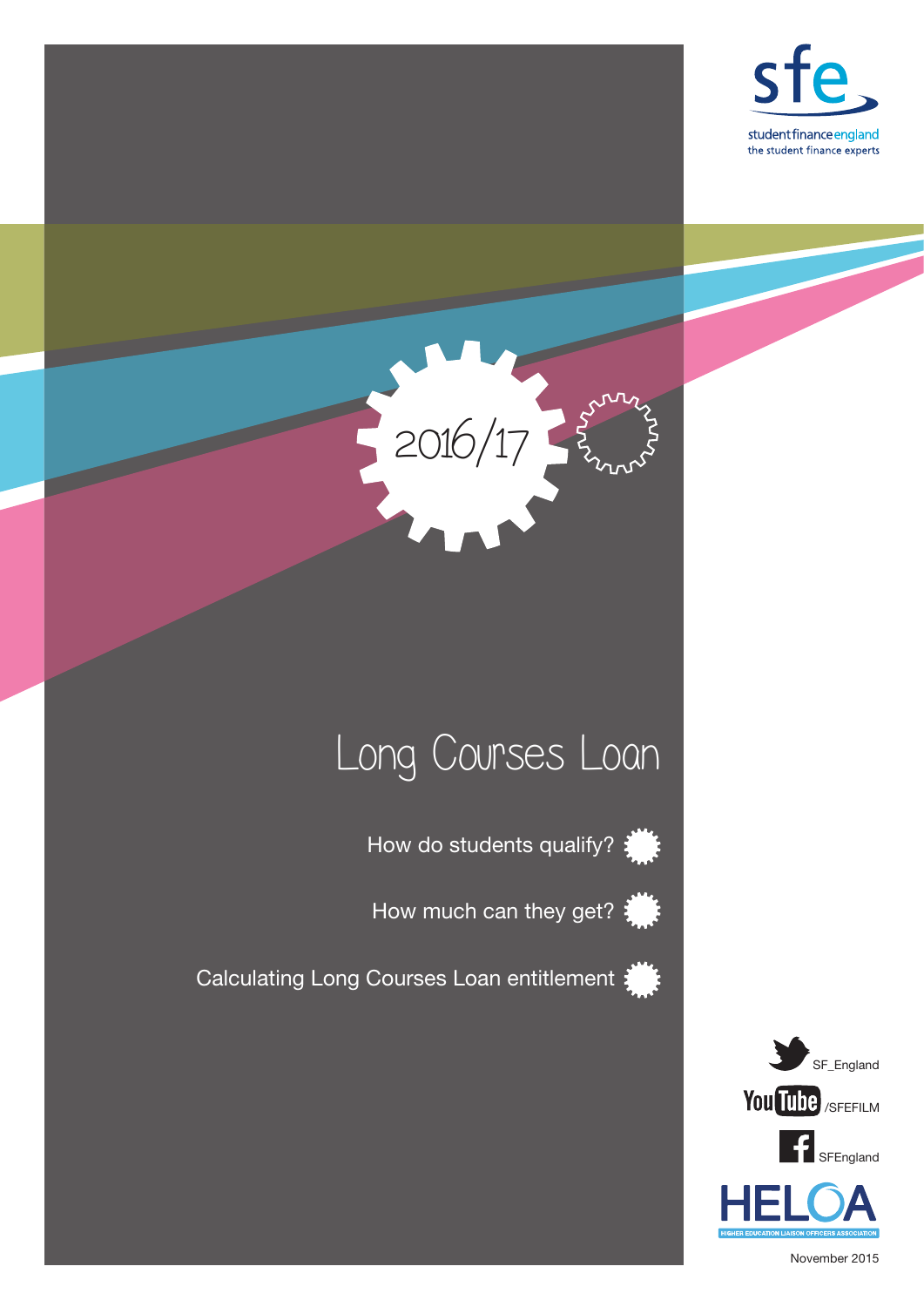## Long Courses Loan

Full-time students whose course lasts longer than 30 weeks and three days in an academic year may be able to get the Long Courses Loan paid as part of the Maintenance Loan.

### How do students qualify?

Students may be eligible for the Long Courses Loan if they're studying a full-time higher-education course where the academic year exceeds the standard 30 weeks and three days.

## How much can they get?

Students can get a fixed amount per extra week, or part of a week, up to 45 weeks of study. Students studying for 45 weeks or more in any 52 week period are assessed for the full 52 weeks. How much a student can get also depends on their household income and where they're living while studying.

The table below shows the maximum weekly amount of Long Courses Loan available:

| Where the student is living while<br>studying | Maximum amount per additional week |
|-----------------------------------------------|------------------------------------|
| Parental home                                 | £57                                |
| London                                        | £113                               |
| Outside London, not in parental home          | £88                                |
| Overseas                                      | £122                               |

• NOTE: If the student only gets the part of the Maintenance Loan that doesn't depend on household income they won't be able to get the Long Courses Loan.

• The Long Courses Loan is paid with the Maintenance Loan in three instalments.



???





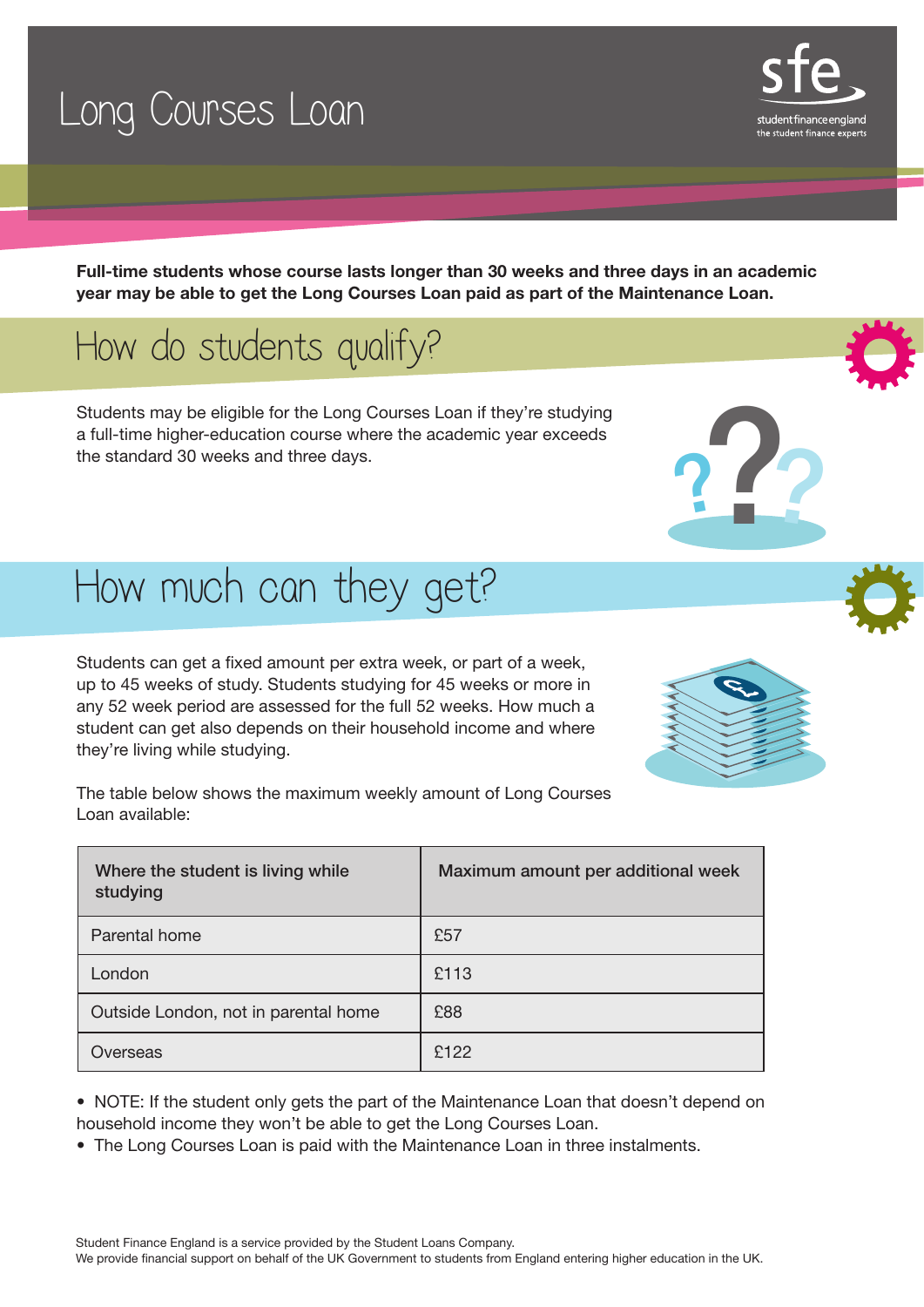



If the student's household income is below £39,796, they'll be able to get the maximum amount per additional week. The amount of Long Courses Loan they can get will be reduced by £1 for every £8.97 of household income over the threshold of £39,796.

student finance englanc the student finance expert-

### EXAMPLE: A student is living outside London, not in the parental home. Their household income is £45,000. Their academic year runs for a total of 37 weeks.

| Step 1                                                                                                                                                       |                                                                                                                                                            |                                          |
|--------------------------------------------------------------------------------------------------------------------------------------------------------------|------------------------------------------------------------------------------------------------------------------------------------------------------------|------------------------------------------|
| If a student has a household income of £45,000, the<br>income we'd use to calculate the student's Long<br>Courses Loan entitlement is worked out as follows: | Household income<br>Threshold<br>Household income - threshold<br>£45,000 - £39,796<br>so this is the amount taken into<br>account for calculating the Long | $=$ £45,000<br>$=$ £39,796<br>$=$ £5,204 |
|                                                                                                                                                              | Courses Loan entitlement                                                                                                                                   |                                          |
| Step 2                                                                                                                                                       |                                                                                                                                                            |                                          |
| Where the income exceeds £39,796, a contribution<br>of £1 for each additional £8.97 is calculated,<br>as follows:                                            | Household income over the<br>threshold                                                                                                                     | $=$ £5,204                               |
|                                                                                                                                                              | Contribution calculation - £1 for<br>each £8.97 above this figure<br>£5,204/£8.97                                                                          | $=$ £580                                 |
| Step 3                                                                                                                                                       |                                                                                                                                                            |                                          |
| Once we have the contribution amount, we'll then<br>work out the total amount of Long Courses Loan<br>the student could get.                                 | Maximum weekly rate (living outside<br>London, not in parental home)                                                                                       | $=$ £88                                  |
| We do this by multiplying the applicable weekly<br>rate, depending upon where the student is living<br>while studying, by the number of extra weeks of       | Additional number of weeks $= 7$<br>Maximum weekly rate<br>x number of extra weeks                                                                         |                                          |
| attendance above 30 weeks and three days,<br>as follows:                                                                                                     | of attendance<br>£88 x 7                                                                                                                                   | $=$ £616                                 |
| Step 4                                                                                                                                                       |                                                                                                                                                            |                                          |
| We can then subtract the contribution amount from<br>the total Long Courses Loan entitlement, to give<br>the amount payable:                                 | Total potential Long Courses Loan<br>entitlement (£616)<br>- contribution amount (£580)                                                                    | $=$ £36                                  |
| So in this case, the total amount of Long Courses Loan payable is £36.                                                                                       |                                                                                                                                                            |                                          |

Student Finance England is a service provided by the Student Loans Company. We provide financial support on behalf of the UK Government to students from England entering higher education in the UK.